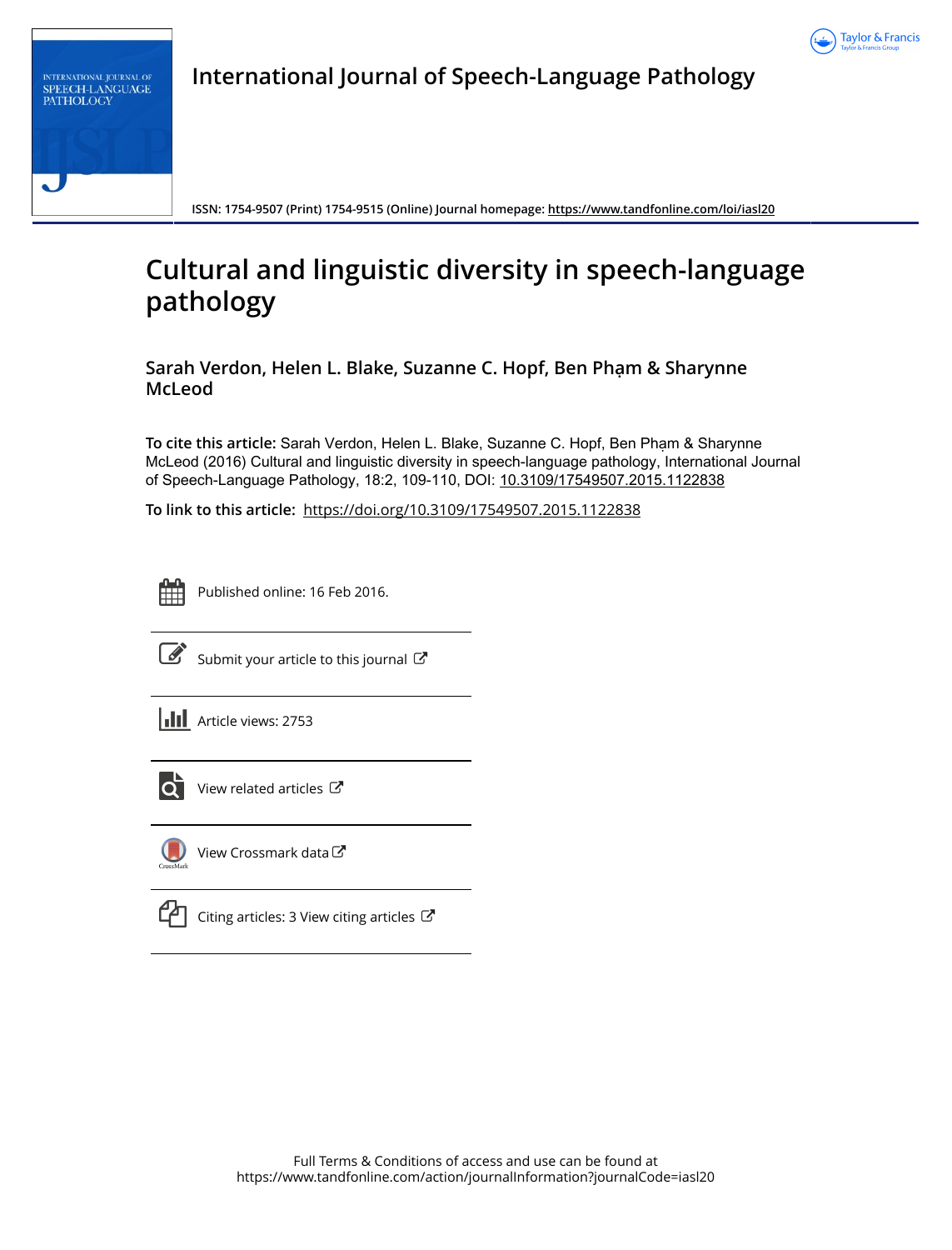

EDITORIAL

## Cultural and linguistic diversity in speech-language pathology

## SARAH VERDON, HELEN L. BLAKE, SUZANNE C. HOPF, BEN PHA M \_ & SHARYNNE MCLEOD

Charles Sturt University, Bathurst, NSW, Australia

Embracing cultural and linguistic diversity in speech-language pathology is a necessity of an increasingly globalized world. Currently, the research evidence upon which speech-language pathology practice is based is still largely drawn from western, educated, industrialized, rich and democratic (WEIRD) societies; and assumptions are made that these data are generalizable to all human populations without consideration of the vast diversity that exists between societies (Henrich, Heine, & Norenzayan, [2010](#page-2-0)). Across the world, professional bodies are recognizing the need for increased research regarding culturally and linguistically diverse populations to ensure that recommendations for practice are based upon the best available evidence (Goldstein, [2012](#page-2-0); International Expert Panel on Multilingual Children's Speech, [2012;](#page-2-0) RCSLT Specific Interest Group in Bilingualism, [2007;](#page-2-0) Speech Pathology Australia, [2009](#page-2-0)).

This special issue of the *International Journal of* Speech-Language Pathology responds to the need for embracing cultural and linguistic diversity by providing data to support practice with diverse populations. Indeed, the impetus for the special issue was the number of manuscripts received by the editor-in-chief that addressed this need. Three key topics are covered in this special issue. These are: (1) the acquisition of speech and language in diverse languages; (2) the impact of the communicative environment and interlocutors upon multilingual children's language use; and (3) enhancing the identification of speech and language difficulties in multilingual speakers.

Speech and language acquisition is influenced by conversational context. As a result, patterns of speech and language acquisition vary depending on language exposure, proficiency and use. Understanding these patterns in diverse languages

is essential for SLPs' clinical decision-making, as highlighted in four papers in this special issue. Másdóttir and Stokes [\(2016](#page-2-0)) and Phạm and McLeod [\(2016\)](#page-2-0) make critical advances in the understanding of speech acquisition and phonemic inventories in two languages for which these data have rarely been published in English: Icelandic and Vietnamese. The study of children's consonant acquisition in Icelandic (Másdóttir & Stokes, [2016\)](#page-2-0) importantly adds further evidence to support studies in other languages (e.g., English: Dinnsen, Chin, Elbert, & Powell, [1990\)](#page-2-0) that have found phonological acquisition in children is influenced by an implicational hierarchy of phonetic features. Phạm and McLeod [\(2016](#page-2-0)) acknowledge the rich diversity in one of the world's most commonly spoken native languages through a detailed description of the differences between the consonants, semivowels, vowels, diphthongs and tones for four main dialects of Vietnamese: Standard, Northern, Central and Southern. Whilst Han, Brebner, and McAllister [\(2016\)](#page-2-0) and Klintö, Salameh, and Lohmander [\(2016\)](#page-2-0) consider languages previously reported, the populations on which they focus are under-reported. Specifically, Han et al. ([2016\)](#page-2-0) discuss the complexities of speech and language acquisition in bidialectal and bilingual Chinese speakers and Klintö et al. [\(2016\)](#page-2-0) describe the speech acquisition patterns of Swedish-speaking children with unilateral cleft lip and palate. All four papers enrich our understanding of speech and language acquisition and reinforce the need for careful consideration of every language in a speaker's repertoire when making clinical decisions.

The impact of the communicative environment and interlocutors upon multilingual children's language use are described in two papers. Dennaoui, Nicholls, O'Connor, Tarasuik, Kvalsvig, and Goldfeld [\(2016](#page-2-0)) and Rojas, Iglesias, Bunta, Goldstein, Goldenberg, and Reese ([2016\)](#page-2-0) support